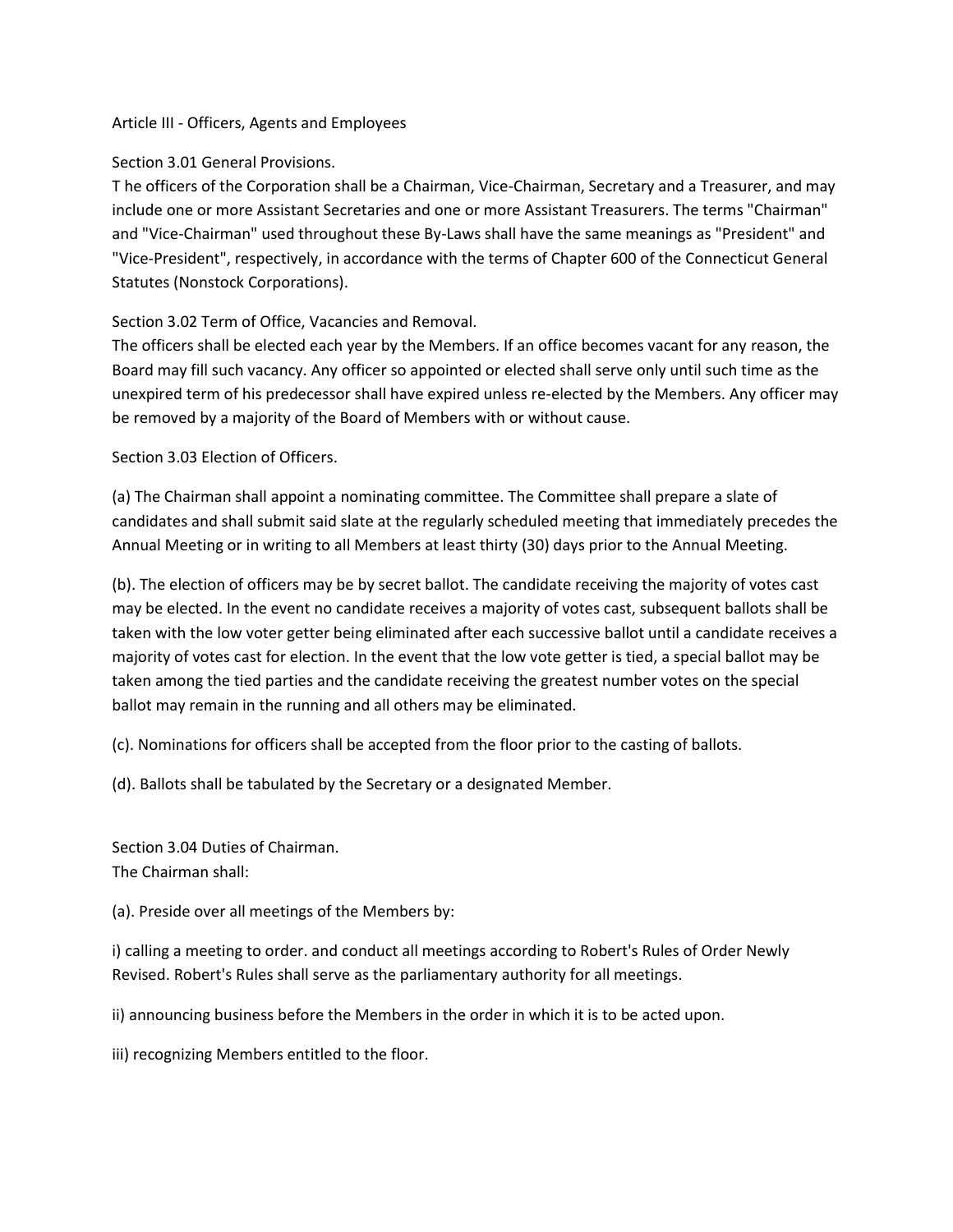iv) stating, putting to vote, and announcing the result of all questions which are regularly moved or arise in the course of the proceedings.

v) protecting the Members from annoyance form evidently frivolous or dilatory motions by refusing to recognize them.

vi) expediting business in every way compatible with the rights of the Members.

viii) enforcing on all occasions the observance of order and decorum among Members and deciding all questions of order unless, when in doubt, the Chairman prefers to submit the question for the decision of the Board.

ix) informing the Members on a point of order or practice pertaining

x) authenticating by signature (when necessary) all acts. orders and proceedings of the Corporation declaring its will and in all things obeying its commands

(b) Prepare a detailed Agenda for each regular and special meeting.

(c) Following consultation with the Members, make appointment recommendations, if necessary, to the chief elected official or board of education in the town or towns planning to fill a vacancy.

(d). Appoint members of committees.

(e). Assign dates and locations of meetings, providing the Members fail to do so. Should a meeting be canceled or postponed, the Chairman shall assign an alternate date and/or location.

(f). Represent the Corporation in all contested cases brought before the Department of Public Utility Control.

(g). Conduct special purpose correspondence.

(h). If it is necessary to vacate the office of Chairman appoint a Chairman pro tem. The first adjournment, however, puts an end to the appointment.

(i). Prepare an annual report for previous year to be presented at the annual meeting for approval. The report will then be forwarded, as required by state regulation, to the Department of Public Utility Control by no later than the first day of August of the same year.

Section 3.05 Duties of the Vice-Chairman/Secretary. The Vice Chairman/Secretary shall:

(a). Administer the Corporations attendance policy (See Article II).

(b). Conduct correspondence regarding town representative appointments. The vice-chairman shall also monitor the appointment or resignation of members.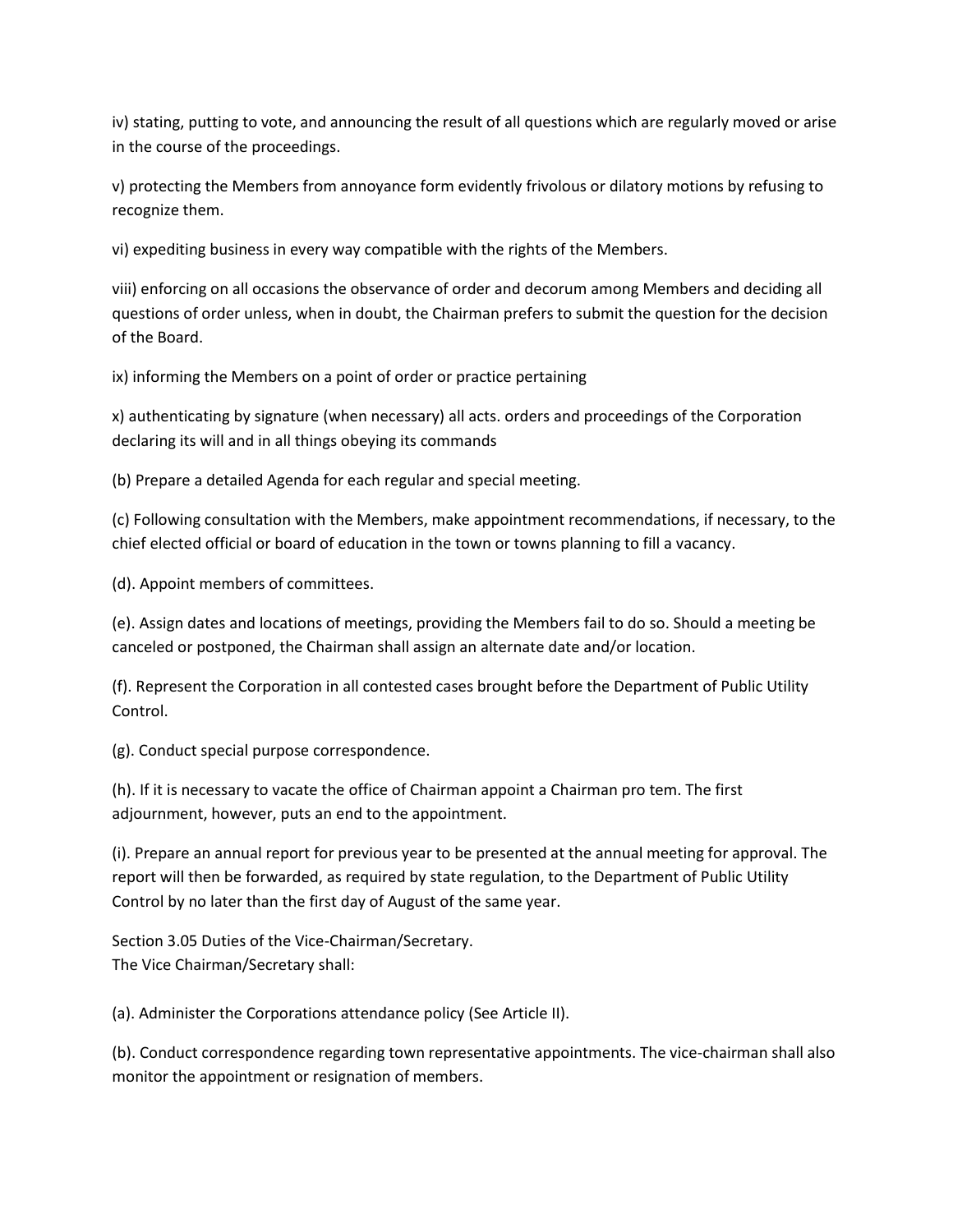(c). In the absence of the Chairman call meetings to order and shall preside as would the Chairman.

(d). Act as recording officer of the Corporation and the custodian of its records except such as specifically assigned to others. These records shall include:

i) minutes of all regular and special meetings

- ii) register or roll of members
- iii) member attendance

(e). Notify all officers and committees of appointments.

(f). Furnish all Members and chief elected officials with all papers referred to them.

(g). Sign with the Chairman, if necessary, all orders on the Treasurer authorized by Board vote.

(h). Keep a book in which the By-Laws and standing rules are written. In addition, the Secretary should keep a book to accommodate all correspondence initiated and received by the Corporation and book dedicated to both federal and state regulatory documents.

(i). Send out proper notices of all called meetings and of other meetings when necessary.

(j). Conduct the correspondence of the Corporation except as otherwise provided.

(k). Maintain a list of committees and their Members.

(l). In the absence of the Chairman and Vice Chairman, call meetings to order and preside until the election of the Chairman pro tern (which should take place immediately).

(m). Endorse on all correspondence, reports or regulations received by the Corporation their date of reception and what action was taken upon them. They should then be preserved among the Corporation's records.

(n). Assist Members in maintaining 'Members' "Notebook".

Section 3.06 Duties of the Treasurer. The Treasurer shall:

(a). Act as the Corporation's banker, holding the funds deposited with him and paying them out on the order of the Board Members.

(b). Report financial status at least quarterly and document for purpose of budgeting & audit transactions of Corporation.

(c). Present an annual report at the annual meeting. The report should consist of any information relating to receipts and disbursements made during the Corporation's fiscal year.

(d). In the absence of the Chairman, Vice-Chairman and Secretary, call meetings to order and preside until the election of a president pro tern (which should take place immediately).